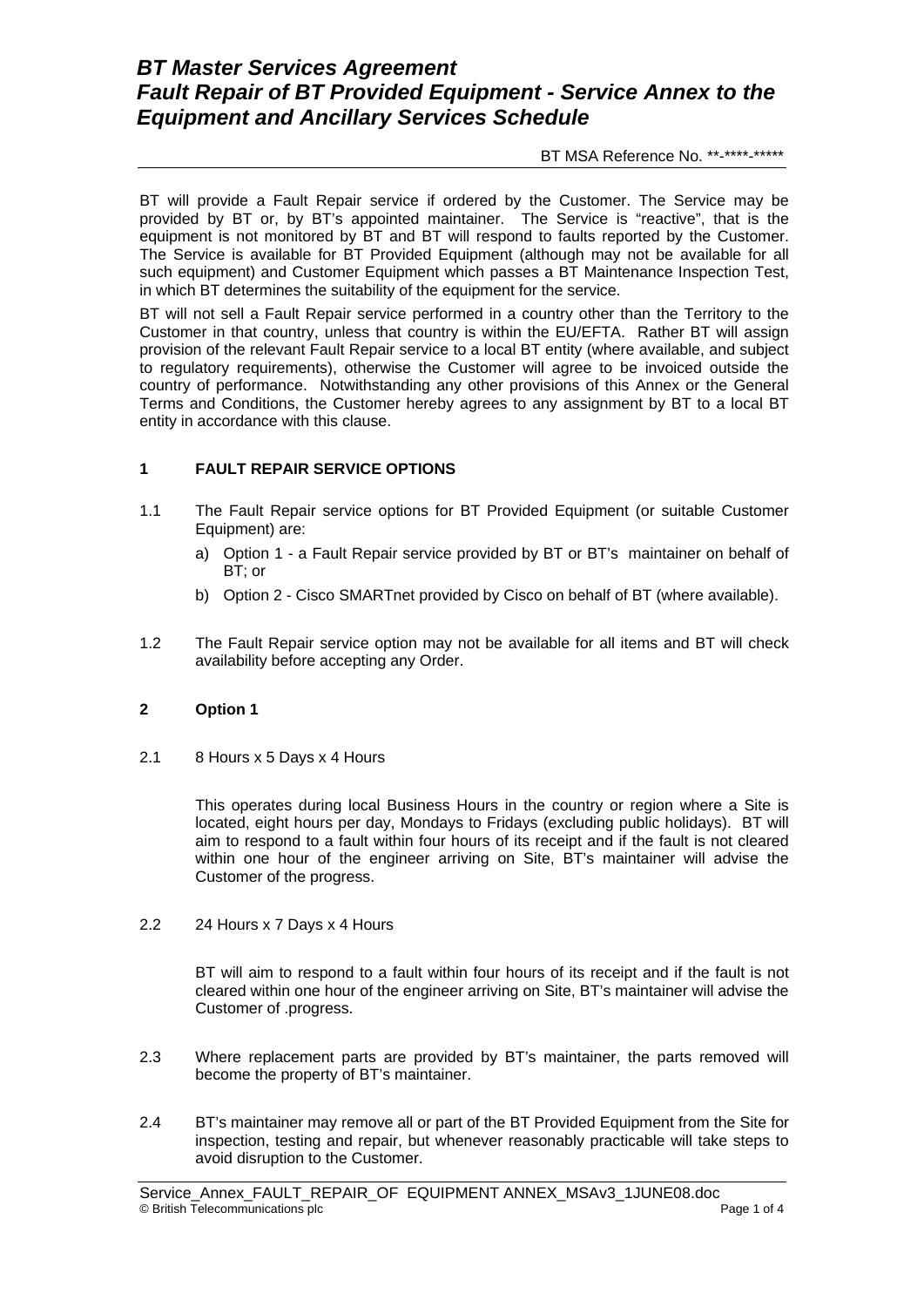# *BT Master Services Agreement Fault Repair of BT Provided Equipment - Service Annex to the Equipment and Ancillary Services Schedule*

BT MSA Reference No. \*\*-\*\*\*\*-\*\*\*\*\*\*

- 2.5 Option 1 covers faults resulting from normal wear and tear and any faults covered under the warranty provisions described in the Sale of Equipment Annex.
- 2.6 The Option 1 fault repair service also covers faults or work resulting from other causes or circumstances, but an additional charges will be payable. Such other causes or circumstances may include:
	- (a) misuse; incorrect environmental conditions including incorrect temperature and humidity levels; faulty manufacture or design; mains electrical surges or failures;
	- (b) lightning damage; electromagnetic interference; any other accidental or deliberate damage;
	- (c) correction of defects following the removal or connection of BT Provided Equipment and / or Customer Equipment (as appropriate) other than by BT or its maintainer;
	- (d) connection by the Customer of other equipment to the BT Provided Equipment and / or Customer Equipment (as appropriate); or
	- (e) BT or its maintainer being denied access to the BT Provided Equipment and / or the Customer Equipment (as appropriate).
- 2.7 The Option 1 Fault Repair service does not cover:
	- (a) loss of Customer generated software programmes;
	- (b) work at the Customer's request outside the applicable Business Hours for the Fault Repair Service option selected;
	- (c) repair, replacement or re-routing of any Customer wiring or cabling or provision of additional wiring and cabling; or
	- (d) faults reported by the Customer which are excluded by this Service Schedule.

#### **3 Option Two: Cisco SMARTnet**

- 3.1 SMARTnet is a Fault Repair service provided by Cisco on behalf of BT for BT Provided Equipment supplied in the country or countries detailed in the Order Form. SMARTnet is not available if the Customer selects Option 1 as described above.
- 3.2 BT will provide the SMARTnet Fault Repair service as more fully described in the following url: <http://www.cisco.com/legal/services.html> , which contains a glossary of

Service Annex FAULT\_REPAIR\_OF EQUIPMENT ANNEX\_MSAv3\_1JUNE08.doc © British Telecommunications plc **Page 2 of 4** and Page 2 of 4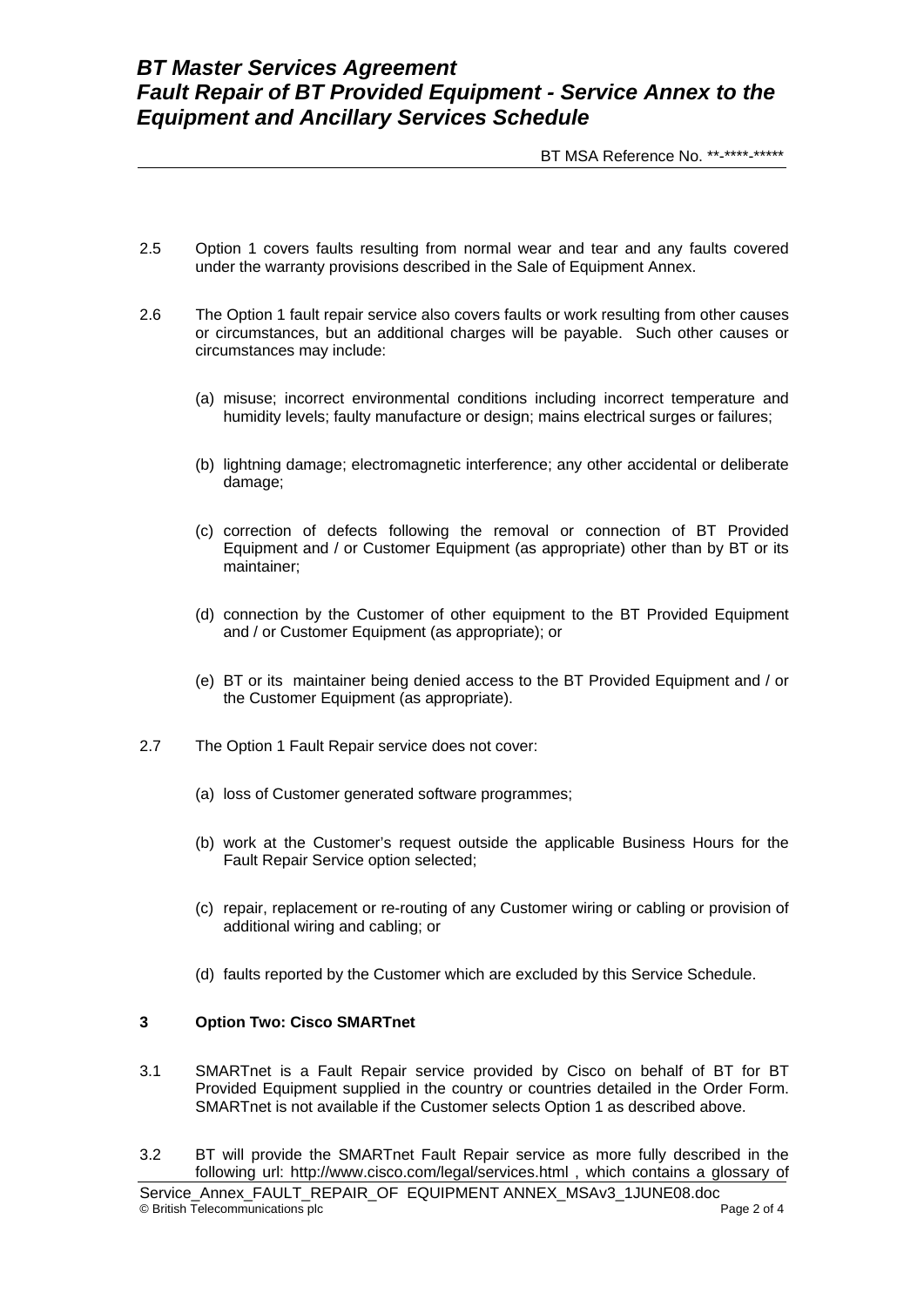# *BT Master Services Agreement Fault Repair of BT Provided Equipment - Service Annex to the Equipment and Ancillary Services Schedule*

BT MSA Reference No. \*\*-\*\*\*\*-\*\*\*\*\*

terms, cisco severity and escalation guidelines, Services not covered and the latest Service description.

- 3.3 SMARTnet Options provided by Cisco on behalf of BT
	- (a) SMARTnet 1 Cisco will provide a fault repair service for BT Provided Equipment supplied in the country or countries detailed in the Order Form, operating twenty four hours per day, seven days per week, including local holidays in the country or region where the Site is located. Cisco will deliver replacement parts to the Site where the BT Provided Equipment is registered within 4 hours of Cisco determining that a replacement part is required.
	- (b) SMARTnet 2 Cisco will provide a fault repair service for BT Provided Equipment supplied in the country or countries detailed in the Order Form, during local Business Hours in the country or region where a Site is located, eight hours per day, Mondays to Fridays excluding local holidays. Cisco will deliver replacement parts to the Site where the BT Provided Equipment is registered within 4 hours of Cisco determining that a replacement part is required.
	- (c) SMARTnet 3 Cisco will provide a fault repair service for BT Provided Equipment supplied in the country or countries detailed in the Order Form during local Business Hours in the country or region where a Site is located, eight hours per day, Mondays to Fridays excluding local holidays. Cisco will deliver replacement parts to the Site where the BT Provided Equipment is registered on the next Business Day during local Business Hours provided that the fault request is received before 3:00pm local time on the previous Business Day.
	- (d) SMARTnet On-Site is also available subject to additional charges and can be selected with any of the above SMARTnet options. This option comprises the attendance of a field engineer who will deliver and install the replacement parts for the BT Provided Equipment.
- 3.4 When the Customer has selected a SMARTnet option and accepted the quotation from BT, registration with Cisco is done electronically by BT. The Customer is notified via an e-mail from BT giving details of the option selected and any telephone numbers to call for support for the BT Provided Equipment.
- 3.5 Each SMARTnet Option begins on the date that the Customer's Order is accepted by BT and will continue for a period of 12 months from that date. Prior to expiry of the 12 month period the Customer will be contacted by BT to ask if they wish to

a) renew the SMARTnet Option for a further period of 12 months, or

b) select another option.

If the Customer wishes to renew its current option or select another option, BT will provide a quotation. BT may decline to provide a quotation if BT is unable to offer the option for the BT Provided Equipment, including without limitation BT's or Cisco's inability to provide the option given the age of the BT Provided Equipment.